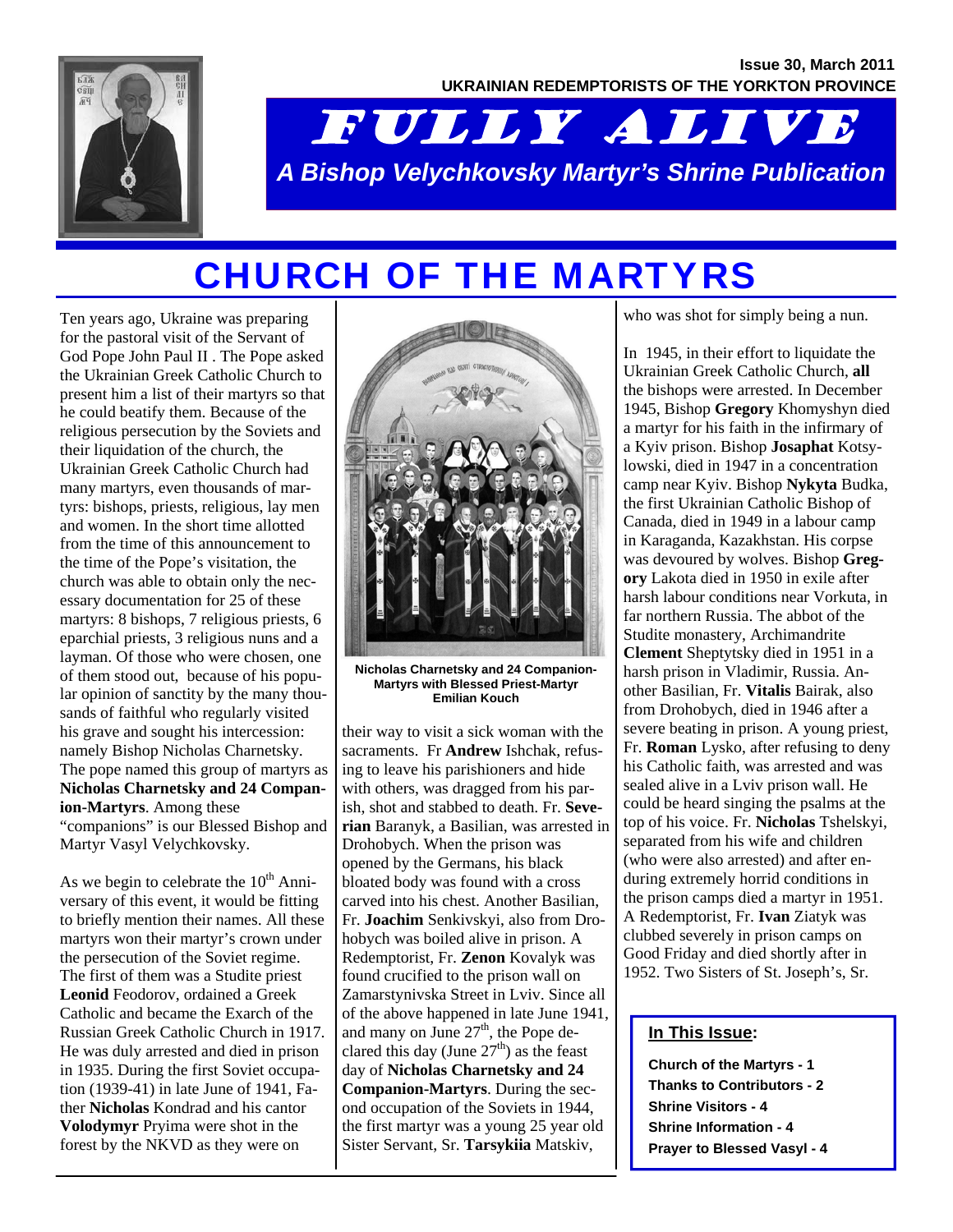**Olympia** Bida and Sr. **Lavrentia** Herasymiv, both died as martyrs after enduring very inhuman living conditions in Siberia in 1952. Msgr. **Peter** Verhun, after years of imprisonment and labour camps, died a martyr's death in the Krasnoyarsk territory in Siberia in 1957.

Many arrested priests returned from their first prison sentence and began working in the underground church. Because the Ukrainian Greek Catholic Church was now an illegal body, one could be arrested simply for exercising one's faith. Fr. **Oleksii** Zarytskyi was arrested again in 1957 and sent to Karaganda where he met his martyr's death in 1963. Bishop **Nicholas** Charnetsky returned from prison in 1956, a terminally man. He spent his remaining years in prayer, guiding the underground church. As a result of his poor health, he died a martyr in 1959. Bishop **Simeon**  Lukach was rearrested in 1962. After severe interrogations, he became critically ill and died a martyr in 1964. Bishop **Ivan** Sleziuk was also arrested again in 1962. In 1973, he was called in for an "interrogation" where he was placed in isolation and exposed to radiation for two hours. He died two weeks later a martyr's death in 1973. Finally, our Bishop **Vasyl** Velychkovsky, who was subjected to chemical, electrical and physical torture during his last imprisonment from 1968 to 1972, died in Winnipeg in 1973. He joined this bouquet of Ukrainian Catholic Martyrs.

At the same time, Pope John Paul II beatified separately Fr. **Emilian** Kouch, who died a martyr in 1944 in a German concentration camp in Majdanek, for helping the Jewish people escape persecution. Also beatified was Bishop **Theodore** Romzha of Transcarpathia. He was poisoned in a hospital as he was recovering from a KGB intentional accident. He died in 1947.

May their sacrifice for Christ, encourage us to live a life wholly given to God.

*O Holy Blessed Martyrs of the Ukrainian Greek Catholic Church pray for us!*

#### **P.S.**

**Pope John Paul II will himself be beatified by the Church on May 1, 2011. His beatification will be shown live on EWTN.** 

## **THANK YOU!!!**

*Your generous donations make it possible for us to conduct our ministry at the Shrine and to promote the knowledge of Blessed Vasyl throughout the world. Thank you to all the contributors to the Bishop Velychkovsky Martyr's Shrine. May Blessed Vasyl bless each one of you.* 

*Contributions listed below are from November 16th, 2010 until February 28, 2011.* 

#### **25000+**

In memory of Dmytro & Mary Werezak  *Michael & Zenya Werezak* 

#### **1000+**

Katherine Dankiewich In memory of Mary, William, Michael & Alexander Slukynsky  *Elizabeth Haughton* 

#### **500+**

In memory of Mike and Bill Gulenchin  *Mary Anne Piercy*  Fr.Theodore Harasymchuk Elsie A. Tymchak Ukrainian Catholic Brotherhood Bingo/ Breaker Account

#### **100+**

John & Marth Baluta Rev. John and Marion Barszczyk Vasilj Bartos Kateryna K. Bodnarchuk Mike & Terry Genik Jean Gilbert Dr. Peter Gnanapragasam Knights of Columbus, Fr. Delaere **Council** 

Geraldine Koban Michael & Ollie Komarnicki Edith Kotyk Stan Kyba Beverly Kyle and David Sokolowski Frank & Cynthia Lischynski William & Anne Matview Gerard & Regina Muench Judy Odger Adrian & Vera Olenick Joanna Pidperyhora Julia Saganski Lorne & Olga Sakundiak William & Linda Skromeda Gerald Smysnuik St. Anne's Ukr. Cath. Church UCWL St. Michael's UCWLC St. Nicholas Ukrainian Catholic Church Men's Club Mary Stasiuk Ukr. Cath. Church of Resurrection / Catechetical Education Program Peter & Joan Washchyshyn Michael & Frances Winkler

#### **<100**

Therese Allard and Paulette Roach Albin & Lorraine Anderson John & Elsie Baryluk

Mary Benson Dr. Kenneth & Josie Bessant Hazel J. Borodey Dan & Lillian Burkart Marianne Derkach Teresa Egan Fr. Edward Evanko Alexandra Fedoruk Maria Fil Arnie and Theresa Filipi Folk Arts Council of Winnipeg Inc. Robert and Elsie Fulawka Larry & Sandra German Fredesvindo Glavan Wirlana Holowka Sofia Hull Dan & Bella Kalenchuk Mary Jane Kalenchuk Joseph & Rosalia Kitz Fr. Josaphat and Joan Korchinski Cathy Kowbel Rose Kozak Fr. Methodius Kushko Nick Labay Janice Leroux Dr. Joseph Lozinsky Gary & Jan Lukie Jean Maksymchuk Joan Matlock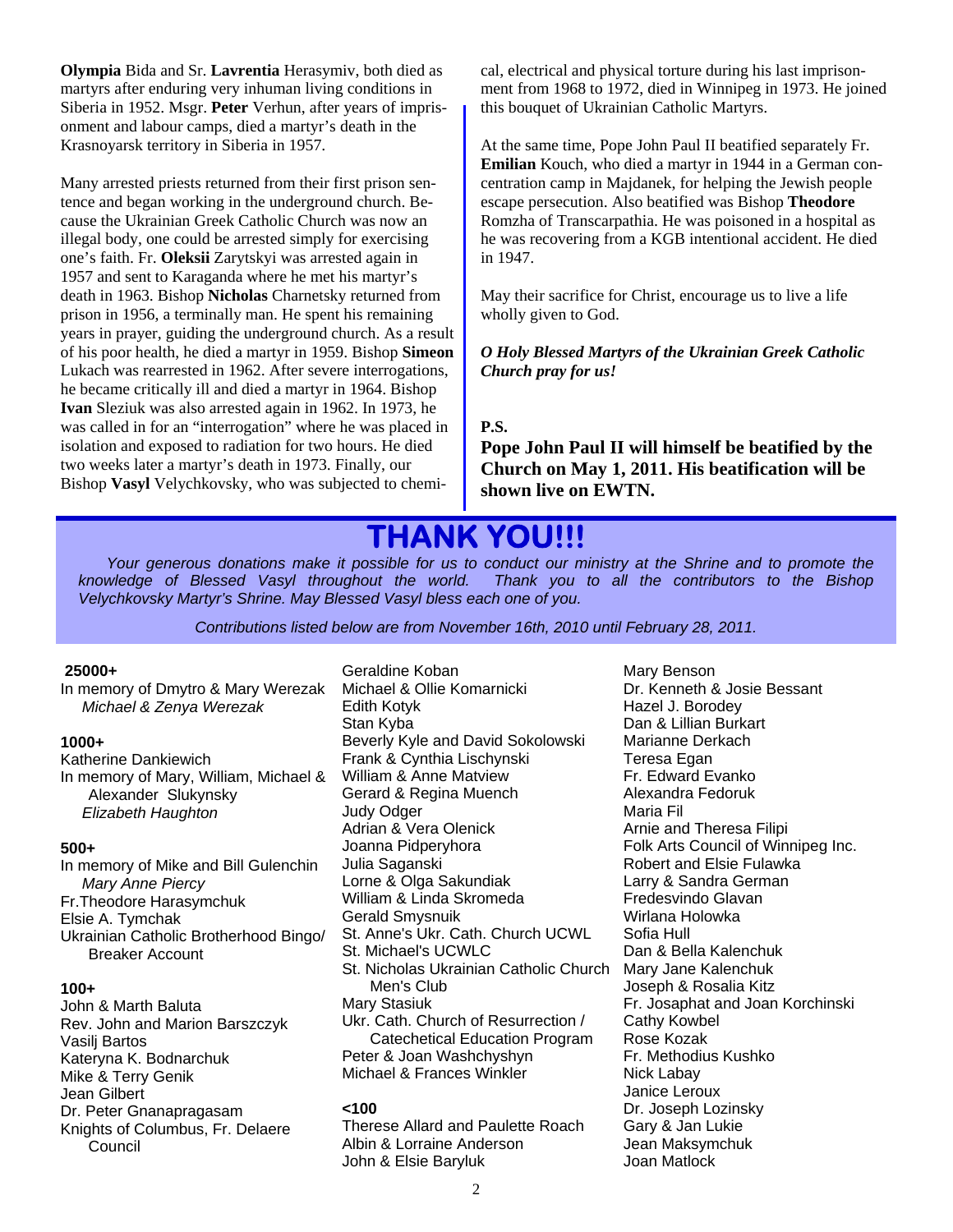Emil M. Maybo Peter Melnycky Robert J. Moskal Deanne Nichols Richard & Marietta Persian Loretta Perus Carl Peters Alna Pizarro Patricia Puchniak Evelina Quinto Ed & Alice Romanowski Solito Roque Jean Rubel Winnie Rumore Isidoro Santos Arthur Schamp Helen Schentag Frank & Anne Shymko Lillian Sianchuk Darlene Sidak D. Sikora Mary Sinclair Iris Smellie Victor & Elsie Sorochuk Maurice & Rose Stadnyk Joseph C. Stangl Stanislawa Stasiewicz Jenny Swydnycky Christine Walker Willis and Jean Wilkinson Harvey & Gloria Winn William & Kathleen Zambrick William & Mary Zaporzan Nicholas Zimrose Ann Zulak

**In Memory Of...** 

Paul & Mary Chornobay  *Mrs. Irene Sulymka*  John Bereza  *Nellie Bereza*  Anna Bialas  *Rev. Dcn. Stefan & Maria Tyrawski*  Agnes Bilowus  *Robert and Leanna Obirek*  William Chick  *Rick & Cynthia Bryant Edward & Anne Faseruk Rose Podruski Harold & Lil Skazyk Kay Zawortny*  Michael Chuckree  *Elsie Borecky Leslie & Caroline Dubowits Bob & Shirley Halayda Phyllis Sianchuk*  Helen Cymbalisty  *Grace Lashyn*  Jack Daniels  *Dolores Daniels* 

Stephen & Katherine Dankewich  *Katherine Dankiewich*  James Derkach  *Annie Derkach*  Fr. Yaroslaw Dybka, C.Ss.R.  *Kchik, Markian Augustus & Catherine Korchinsky John Wilczynski and Beatrice Papiz*  Gutiw/Shawaga Family  *Phyllis Guitiw*  Yuzwa/Symak Family  *Helene Yuzwa*  Victor Fedorowich  *Laurie Kais*  Fr. John Sholdak, Fr. Andrew Zayac, Fr. Jerry Popieluszko, Rev. Harry Lehotsky  *Walter Smadella*  Elsie Holuk  *Maurice Holuk*  Mike & Sharon Hood  *Alice Hood*  Leo Hrankowski  *Dr. Cliff Hrankowski*  Jurij Hwozdulych  *Alexandra Hwozdulych*  Shirley Kalupar  *Stan Kalupar*  Katie Karalash  *Orest & Margaret Fedorchuk*  Ernie Kindret  *Metro Lukie*  Michael Kuzminski  *Mrs. Mary Kuzminski*  Olga Lachmanec  *Grace Lashyn*  Elsie Lashuk  *William J. Karlicki*  Josephine Luckiw  *Doreen Baddon*  Steve & Mary Macuick  *Jane Chorney*  William Matwichyna  *Vera Matwichyna*  Felicia Mendis  *Doreen Mendis*  Kay Michalchyshyn  *Stella Hryniuk*  Nat Brezden & Helen Sawchuk  *Rosina Brezden*  Rev. Andrij & Ivanna Nazarevych  *Xenia Deresz*  Ivan Parkasewych  *Leonard & Christina Bahry Orysia Parkasewych*  Anne Senderewich  *Allen & Mary Marcinkow*  Walter Shymko  *Jean Shymko*  Steve Sianchuk  *Marian Moshansky* 

 Sloboda & Chelack families  *Terry & Gladys Sloboda*  Maria Tycholaz  *Myrna Tycholaz*  John Warrenchuk  *Ernie & Diane Mee Mrs. Kathleen Warrenchuk*  Doreen Yurkowski  *Michael Yurkowski* 

**In Honor Of...**  Cynthia Bryant  *Phyllis Sianchuk*  W. Cybusznyk  *Leo & Christina Baluta*  Dmyterko Family  *Jaroslaw & Julia Dmyterko*  Eloy Domingo  *Veronica Domingo*  Fr. Isidore Dziadyk  *Stan & Luba Sirdar*  Ed Faseruk  *Orest & Margaret Fedorchuk*  Peter & Gilkeria Iwanuck  *Stan & Luba Sirdar*  Wayne Jonasson  *Larry & Evelyn Tycholis*  Mary Jane Kalenchuk  *Phyllis Sianchuk*  Kseniya Kavats  *Phyllis Sianchuk*  Olesya Kavats  *Phyllis Sianchuk*  Austin Eric Lavalee  *Ronald & Adel Slobodian*  Shutiak,Hyshka, Kitz, Prima family  *Olga Shutiak*  Macara Faith Slobodian & Austin Eric Lavalee  *Ronald & Adel Slobodian*  Iris Smellie  *Phyllis Sianchuk*  Vlad Solman  *Dr. Taras and Patrusia Babick*  Henry & Sophie Sych  *Stan & Luba Sirdar* 

**In thanksgiving for graces received**  Adeline Dudar & family  *Adeline Dudar* 

**With the special donation of \$25,000 from the Werezak family, we have opened a special fund for the canonization process of Blessed Vasyl.**